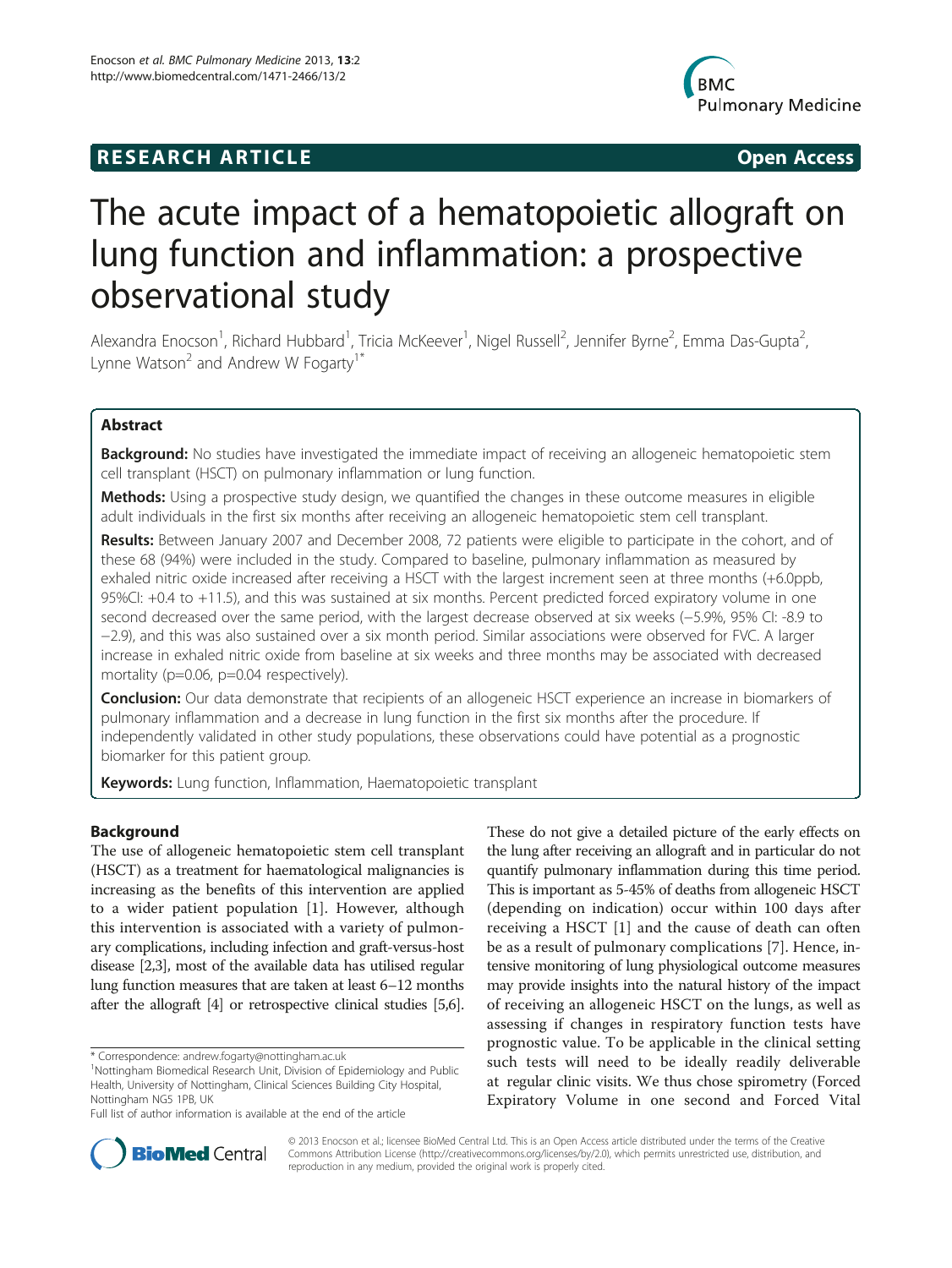Capacity) and exhaled nitric oxide, a measure of pulmonary inflammation, as simple measures of lung physiological health.

We have established a cohort of patients who received an allogeneic HSCT and prospectively collected data on lung function and exhaled nitric oxide to assess the impact of this intervention on pulmonary function and a biomarker of pulmonary inflammation. We have also assessed if these outcomes are associated with survival, and thus may provide a potential biomarker that could be used to stratify patients who have received a transplant.

## Methods

## Study population

Our study population consisted of 68 patients that had received an allogeneic haematological stem cell transplant (HSCT) in the Nottingham Regional Transplant Centre between January 2007 and December 2009 as standard treatment for their haematological disease. All adult patients who received an allogeneic stem cell transplant when staff were available for recruitment and who had post-transplant follow-up in Nottingham were eligible to participate in the study. The study was approved by the Nottingham Regional Ethics Committee, and written consent was obtained from all subjects. All myeloablative transplants received total body irradiation of 12 to 14.4 Gy and cyclophosphamide 60mg/kg x 2days while reduced intensity conditioning varied according to the clinical condition.

## Data collection

Approximately 1–2 weeks before the transplant, baseline data were collected on sex, age, indication for transplant and smoking history. The baseline data were collected after chemotherapy treatment had started, but prior to transplant. After transplant, the patients were assessed during their routine clinical visits to the transplant clinic at 6 weeks, 3 months and 6 months.

Pulmonary Function measurements were performed using a Vitalograph 2120 spirometer (Vitalograph Ltd, Buckingham, England). Forced vital capacity in one second  $(FEV_1)$  and Forced Vital Capacity (FVC), were measured according to ERS/ATS criteria [[8](#page-4-0)], and compared with predicted values from the European Community for Steel and Coal normal range [[9](#page-4-0)]. Fractional exhaled nitric oxide (FE $_{NO}$ ) measurements were made using an NIOX MINO portable analyser (Aerocrine AB, Stockholm, Sweden), an electrochemical analyser, at a sample rate of 50 mL/min.  $FE_{NO}$  measurements were performed prior to spirometry. Patients were instructed not to eat or drink for a minimum of one hour prior to testing. Patients were seated at rest, for at least 20 min prior to the test and results were recorded in parts per billion

(PPB). The initial study proposal aimed to look at the short-term changes in lung function after receiving an allograft HSCT, and we were subsequently also able to later collect data on pulmonary inflammation after starting data collection.

## Statistical methods

The data were analysed using Cox Regression to assess the association of the lung measurements with subsequent survival. As well as presentation of mean changes in lung function and exhaled nitric oxide as measured by paired t-tests, the proportion of individuals whose lung function decreased by more than 15% or whose exhaled nitric oxide increased by 10ppb or more are presented, to give a more complete presentation of those who experienced large changes in the pulmonary measures of interest. The start time for the survival analysis was the date of the HSCT and the final date was the last date when the individual was followed up in clinic or the date of death. In the survival analysis, sex, age and smoking status were added to the model as a priori potential confounding factors. The proportional hazards assumption for the survival analysis was tested to ensure that these were not contravened. All statistical analyses were done utilising STATA 11.0 (Texas, USA). The numbers of patients followed up decreased with time as a consequence of mortality.

## Results

Between January 2007 and December 2008, 72 patients received an allogeneic transplant for haematological malignancy at the Nottingham Regional Transplant Centre and were eligible for the study. Of these, 68 (94%) patients agreed to participate in the study and 4 (6%) patients refused to consent to the study (Table [1](#page-2-0)).

After allogeneic HSCT, the lung function as measured by percent predicted  $FEV_1$  decreased at six weeks (– 5.9%, 95% confidence intervals CI: -8.9 to −2.9), three months (−4.7%, 95%CI: -8.4 to −1.0) and six months (−4.3%, 95% CI: -7.7 to −0.9) compared to baseline (Table [2](#page-3-0)). Similar results were seen for percent predicted FVC over the same time period. After receiving an allogeneic HSCT (Table [2\)](#page-3-0), exhaled nitric oxide was increased at six weeks (+2.1ppb 95% CI: -1.8 to +5.9), three months (+6.0ppb, 95% CI: +0.4 to +11.5) and six months +6.4ppb (95% CI: +0.7 to +12.1). However, the baseline exhaled nitric oxide was not predictive of the change in  $FEV<sub>1</sub>$  at three months or six months (data not shown).

Subgroup comparison between those who received full myloablative conditioning and those who received reduced intensity conditioning for revealed no consistent differences between the two groups for lung function or exhaled nitric oxide, although at three months those who received the reduced intensity conditioning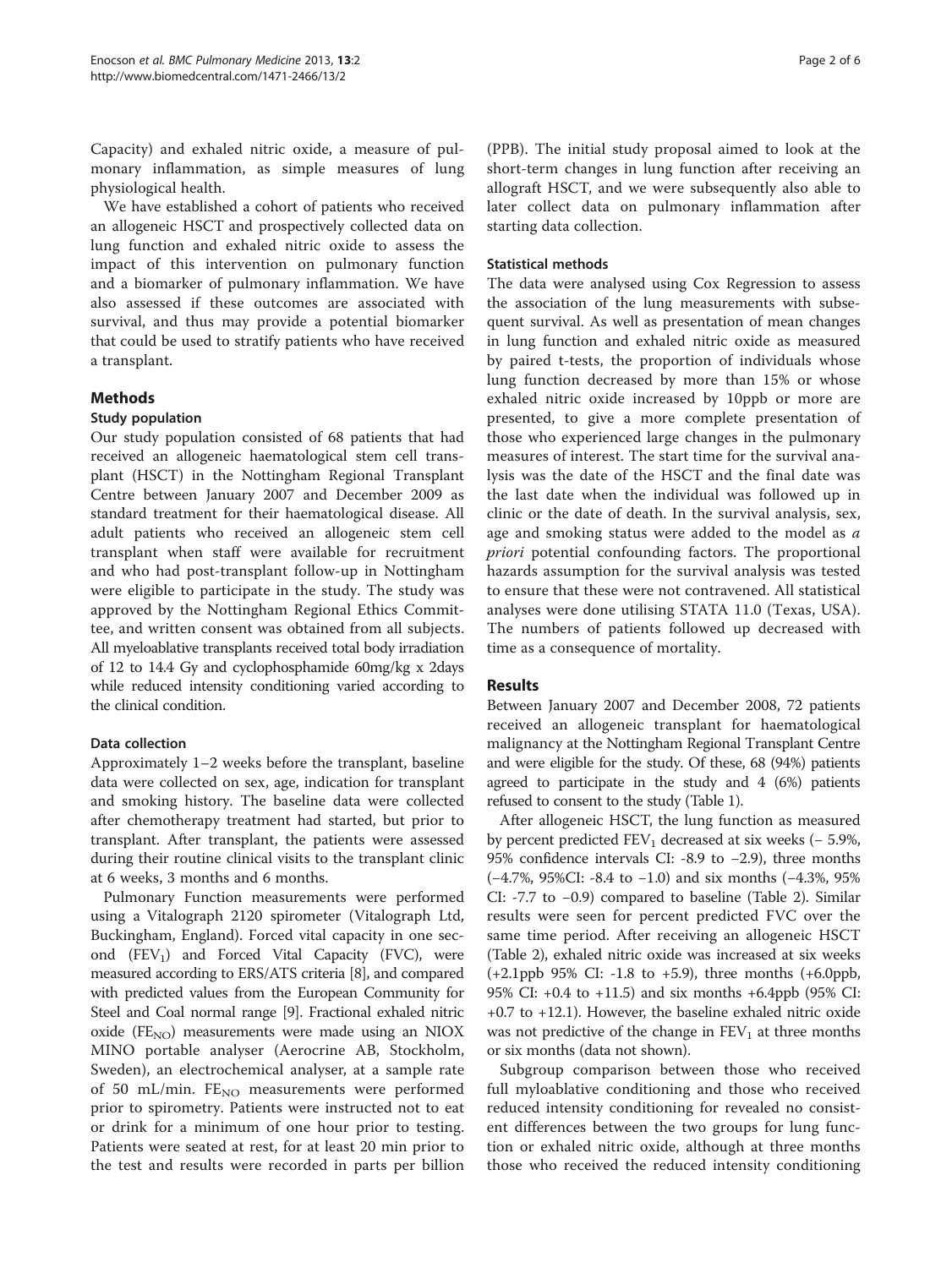<span id="page-2-0"></span>Table 1 Characteristics of the allograft recipients in the study

| Total no. of individuals in cohort     | 68                |
|----------------------------------------|-------------------|
| Male (%)                               | 34 (50)           |
| Mean age at transplant, sd             | 48.5 years (13.2) |
| Smoking status (%)                     |                   |
| Never                                  | 19 (28)           |
| Ex-smoker                              | 43 (63)           |
| Current smoker                         | 6(9)              |
| Diagnosis at HSCT (%)                  |                   |
| AMI                                    | 33 (49)           |
| ALL                                    | 8(12)             |
| Non Hodgkin's Lymphoma                 | 5(7)              |
| Hodgkin's Lymphoma                     | 5(7)              |
| Myelodysplastic syndrome               | 4(6)              |
| Chronic lymphatic leukaemia            | 4(6)              |
| Other*                                 | 9(13)             |
| Donor type (%)                         |                   |
| Matched unrelated donor                | 42 (62)           |
| Cord blood                             | 4(6)              |
| Sibling                                | 22 (32)           |
| Stem Cell Source (%)                   |                   |
| Peripheral blood stem cell source      | 54 (80)           |
| Bone marrow                            | 10(16)            |
| Umbilical cord                         | 4(6)              |
| Type of Conditioning prior to HSCT (%) |                   |
| Myeloablative conditioning             | 23 (34)           |
| Reduced intensity                      | 45 (66)           |

HSCT Haematopoietic stem cell transplant.

Sd Standard deviation.

Ppb Parts per billion.

\* other (n) = aplastic anaemia (1), chronic myelomonocytic leukaemia (1), chronic myeloid leukaemia (2), multiple myeloma (3) and mantle cell lymphomas (2).

had a smaller decrease in both  $FEV_1$  (+7.6%; 95%CI: +0.1 to +15.2) and FVC (+9.4; 95%CI: +1.6 to +17.1) compared to those who did not receive reduced intensity conditioning.

In the survival analysis, there were 22942 days of total analysis time at risk and 22 deaths during this period. After adjustment for sex, age and smoking status, there was an inverse association between change in exhaled NO from baseline to six weeks and risk of death (Hazard Ratio HR 0.95 per unit of exhaled NO, 95% CI: 0.90 to 1.00, p=0.06) and three months (HR 0.94 per unit of exhaled NO, 95% CI: 0.89 to 1.00, p=0.04) for those individuals who provided paired data. There was no association between risk of death and change in lung function at the same time points after adjusting for the same covariates (data not shown).

#### **Discussion**

This is the first study to explore the early changes in lung function and pulmonary inflammation in a cohort of individuals who had undergone an allogeneic hematopoietic stem cell transplant. Our data demonstrate that lung function decreases and pulmonary inflammation increases after receiving an allogeneic HSCT. The change in exhaled nitric oxide may have potential in the stratification of patients for subsequent risk of mortality, and we consider that this is worth consideration in future cohort studies assessing potential biomarkers in this patient group.

One strength of our data is its high response rate, with 94% of eligible patients being enrolled in the cohort and only 6% of eligible patients declining to provide data. We were subsequently able to follow up the patients and collect detailed information on their changes in lung function and pulmonary inflammation, and also collect data on potential confounding factors and mortality. As our measurements were collected by a single person in a standardised manner, we are confident in that we have minimised the bias that can be introduced by multiple observers collecting data. The collection of data from a single centre which all patients who live in the surrounding centre attend ensures that the mortality data is complete.

Our study has a variety of limitations that require consideration. Having elected to collect detailed data on lung function and pulmonary inflammation, the study necessarily had to be from only one transplant centre due to staffing constraints. This has limited the number of participants that we were able to recruit and hence the power of the study to detect clinically important associations. However, this is the largest study to measure lung function and pulmonary inflammation in this patient cohort during the early months after receiving an allogeneic HSCT, and the 95% confidence intervals in our data should be useful in guiding researchers and clinicians in the future of the potential of these outcome measures in managing these patients. Unfortunately, we were unable to collect more detailed data on lung function including transfer factor due the logistical challenges of doing time-intensive measurements in a group of patients who are already debilitated from the HSCT. The generalisability of these data should be good for populations that are similar in age, initial disease and HSCT treatment regimens. As we have a relatively small study population and have tested a number of hypotheses, we are unable to exclude the possibility that some of the apparently significant associations observed may be spurious as a consequence of multiple hypothesis testing.

Previous research on the impact of receiving an allogeneic HSCT has tended to use routinely collected data at clinic visits, which is a powerful approach allowing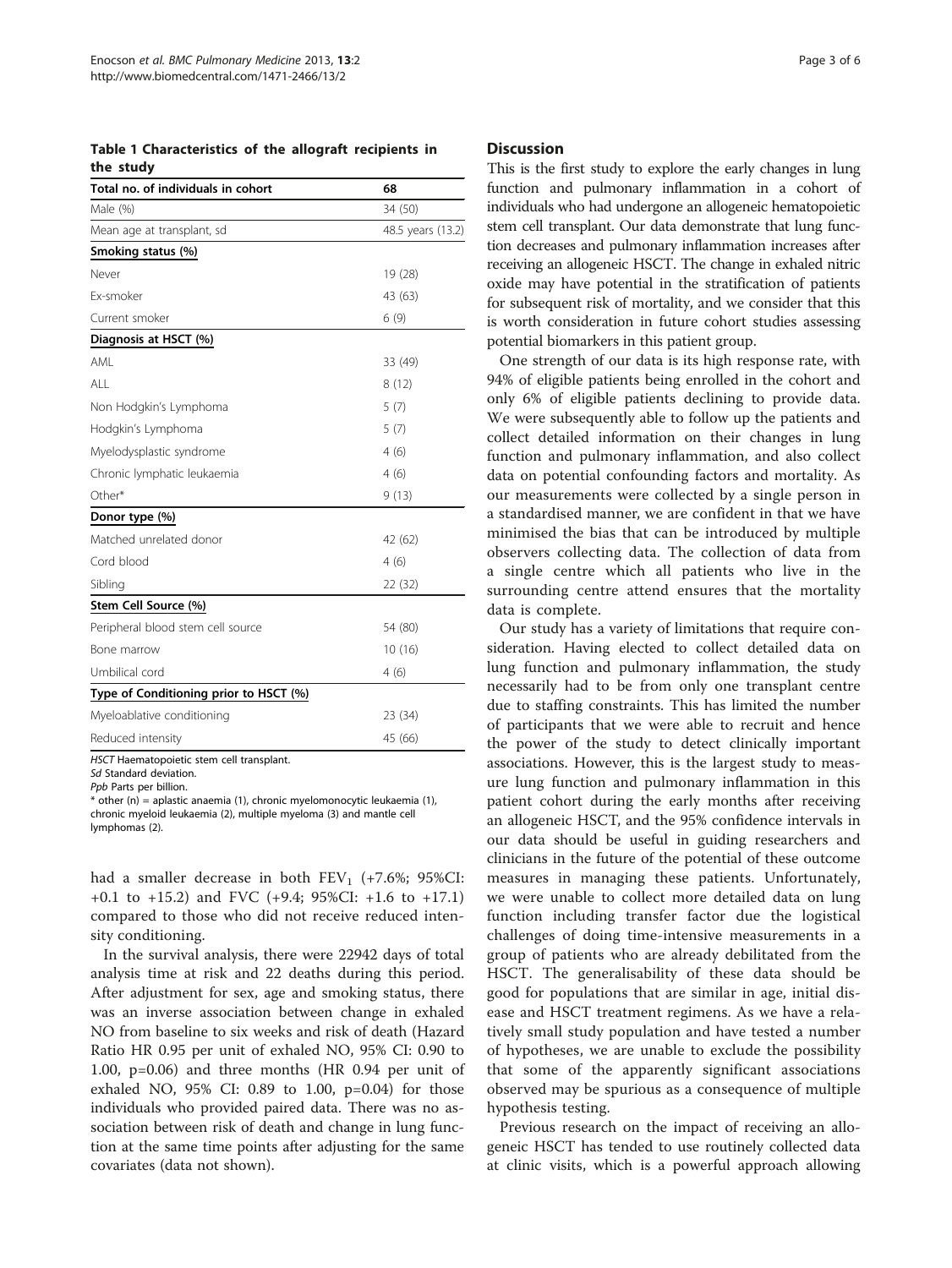|                                                                      |                 | Time after stem cell transplant |                            |                            |  |
|----------------------------------------------------------------------|-----------------|---------------------------------|----------------------------|----------------------------|--|
|                                                                      | <b>Baseline</b> | 6 weeks                         | 3 months                   | 6 months                   |  |
| Mean percent predicted FEV <sub>1</sub> (sd)                         | 90.3 (15.8)     | 84.0 (18.9)                     | 86.0 (19.6)                | 85.5 (19.4)                |  |
|                                                                      | $N = 68$        | $N=64$                          | $N=57$                     | $N=47$                     |  |
| Change in percent predicted FEV <sub>1</sub> from baseline (95% CI)  |                 | $-5.9$                          | $-4.7$                     | $-4.3$                     |  |
|                                                                      |                 | $(-8.9 \text{ to } -2.9)$       | $(-8.4 \text{ to } -1.0)$  | $(-7.7 \text{ to } -0.9)$  |  |
|                                                                      |                 | p<0.001                         | p=0.007                    | p=0.007                    |  |
| Number with decrease in predicted FEV <sub>1</sub> by $\geq$ 15% (%) |                 | 10                              | 10                         | 8                          |  |
|                                                                      |                 | (16)                            | (18)                       | (17)                       |  |
| Mean percent predicted FVC (sd)                                      | 98.6 (15.7)     | 91.4 (18.1)                     | 93.1 (18.6)                | 94.1 (17.1)                |  |
|                                                                      | $N = 68$        | $N=61$                          | $N=56$                     | $N=47$                     |  |
| Change in FVC from baseline(95% CI)                                  |                 | $-6.4$                          | $-5.3$                     | $-5.6$                     |  |
|                                                                      |                 | $(-9.7 \text{ to } -3.0)$       | $(-9.1 \text{ to } -1.5)$  | $(-9.1 \text{ to } -2.2)$  |  |
|                                                                      |                 | p<0.001                         | p=0.008                    | $p=0.002$                  |  |
| Number with decrease in predicted FVC by ≥15% (%)                    |                 | 15                              | 10                         | 11                         |  |
|                                                                      |                 | (25)                            | (18)                       | (23)                       |  |
| FEV <sub>1</sub> /FVC (sd)                                           | 76 (9)          | 76 (10)                         | 77 (9)                     | 76 (11)                    |  |
|                                                                      | $N = 68$        | $N=61$                          | $N=56$                     | $N=47$                     |  |
| Median exhaled nitric oxide, ppb, (IQR)                              | $15(12-25)$     | $18.5(12-27)$                   | $19(15-28)$                | $20(16-27)$                |  |
|                                                                      | $N = 59*$       | $N = 54*$                       | $N = 43*$                  | $N = 38*$                  |  |
| Change in exhaled nitric oxide from baseline, ppb (95% CI)           |                 | $+2.1$                          | $+6.0$                     | $+6.4$                     |  |
|                                                                      |                 | $(-1.8 \text{ to } +5.9)$       | $(+0.4 \text{ to } +11.5)$ | $(+0.7 \text{ to } +12.1)$ |  |
|                                                                      |                 | $p=0.283$                       | $p=0.034$                  | $p=0.028$                  |  |
|                                                                      |                 | $N=48$                          | $N=40$                     | $N = 36$                   |  |
| Number with increase in exhaled NO by ≥10ppb (%)                     |                 | 10                              | 11                         | 13                         |  |
|                                                                      |                 | (21)                            | (27)                       | (36)                       |  |

## <span id="page-3-0"></span>Table 2 Change in lung function and pulmonary inflammation occurring after receiving an allograft haematopoietic stem cell transplant

FEV<sub>1</sub>- Forced Expiratory Volume in one second.

FVC- Forced Vital Capacity.

CI- Confidence intervals.

\* the numbers of patients with exhaled nitric oxide measurements are lower then those with lung function as this was added after data collection had begun. Statistical comparisons using paired t-tests.

over time large numbers of data to be collected. The largest previous study by Chien et al. demonstrated that new airflow obstruction (as defined as a more than 5% annual decline in  $FEV<sub>1</sub>$  with the lowest post-transplant  $FEV<sub>1</sub>/FVC$  ratio of less than 0.8) was 26%, and associated with higher mortality rates at follow up than those with no airflow obstruction [[4](#page-4-0)]. However, this important study did not look at pulmonary function tests within 6 months of receiving a HSCT, and hence is not directly comparable with our data. Savani et al. [[10](#page-4-0)] studied patients who survived for five years or more after HSCT, and reported that chronic graft-versus-host disease (GVHD) and low  $FEV_1$  and diffusion capacity for carbon monoxide were associated with a decrease in pulmonary function. As this study described a survivor

cohort with a long follow up period, again direct comparisons with our data are impossible. Similarly, Lund et al. [[5\]](#page-4-0) studied 43 patients who survived for five years and reported a decrease in lung function and transfer factor in the first year which returned to baseline after five years, and again these data are hence in a survivor cohort and not directly comparable to our data. A recent study looking at 33 patients, approximately one year after HSCT suggested that peripheral airways heterogeneity may be a better measure that could be more sensitive than simple lung function measurements such as  $FEV<sub>1</sub>$  in detecting early lung pathology [[11\]](#page-4-0).

To our knowledge no other studies have looked at the impact of receiving an allogeneic HSCT on pulmonary inflammation in adults in the six months after the

IQR- Interquartile range. NO= Nitric oxide.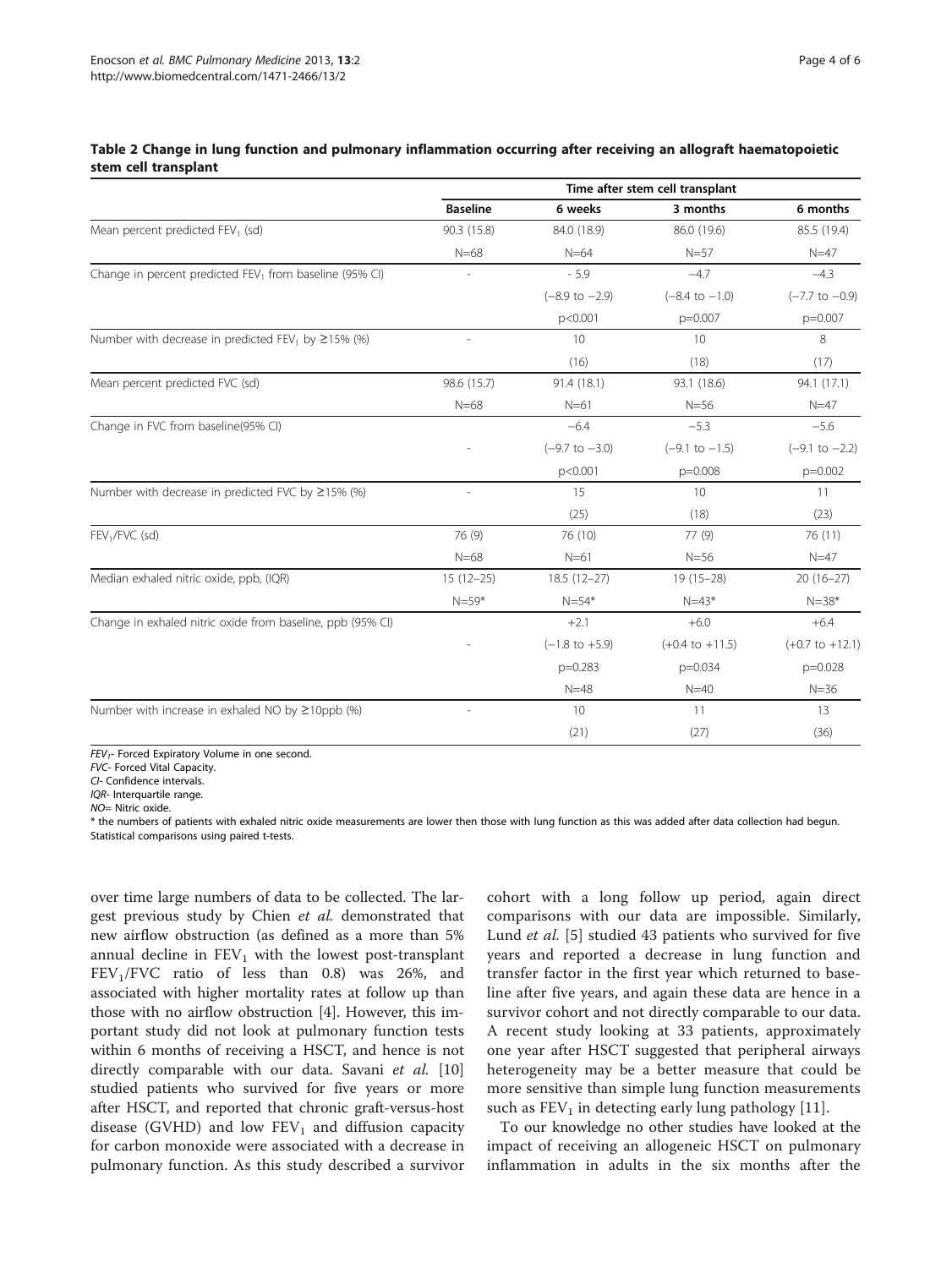<span id="page-4-0"></span>procedure. The increase in pulmonary inflammation observed after HSCT may be a consequence of either the conditioning or the result of an immunological or inflammatory response to the allograft, and the absence of a consistent difference between the two conditioning groups suggests that the latter explanation may be more likely, although the study was not powered to examine these differences. The inverse association between change in exhaled NO from baseline at six weeks and three months with subsequent mortality was unexpected and needs to be considered with caution as the numbers of patients studied were small and these relationships may have occurred by chance as we have tested a number of associations in this analysis (p=0.04 to 0.06). Nonetheless, this is an interesting observation worth consideration. Exhaled nitric oxide is a measure of pulmonary inflammation [[12\]](#page-5-0), and the inflammatory response in general probably evolved to help host organisms fight infection [[13](#page-5-0)]. A recent study in 30 children with a mean age of 12 years suggests that higher exhaled nitric oxide is associated with pulmonary complications (predominantly infections) 28 days after receiving a HSCT [[14](#page-5-0)], demonstrating that this biological response is active in the early period after receiving a HSCT. Hence, we cautiously speculate that the inverse association between change in pulmonary inflammation and mortality observed in our dataset, if a true phenomenon, may be a consequence of an impaired ability to generate an inflammatory response, which may then result in increased susceptibility to infections in this patient group.

By adding to the literature of the relatively short-term consequences of receiving an allogeneic HSCT on the lungs, we have observed associations and hence generated hypotheses that now require consideration in other populations. The identification of biomarkers for pulmonary disease and mortality in individuals who have received an allogeneic HSCT is important as it will allow the early identification of those who are at high risk for these complications. This can then permit more intensive monitoring of this patient group and possibly also stratification to allow better targeted trials of interventions that can modify disease progression without exposing individuals who are less likely to develop these complications to the potential adverse side-effects that can accompany many therapeutic interventions.

## Conclusions

In summary, we have demonstrated in a representative sample of patients who received an allogeneic HSCT that pulmonary inflammation increases in the first six months after the procedure while lung function decreases over the same time period. We hope that future research in this area will examine these associations in larger numbers of patients that will provide more power to determine the clinical importance of these associations.

#### Abbreviations

FEV<sub>1</sub>: Forced Expiratory Volume in one second; FVC: Forced Vital Capacity; NO: Nitric oxide; HSCT: Human stem cell transplant; GVHD: Graft-versus-host disease.

#### Competing interests

None of the authors have a competing of interests to declare in relation to this work.

#### Authors' contribution

Conception and design: AF, RH, JB, E D-G, NR; Data Collection: AE, LW, Analysis and interpretation: AE, TM, AF, RH; Drafting the manuscript for important intellectual content: all authors. All authors read and approved the final manuscript.

#### Acknowledgements

Thanks to all the staff and patients of the Nottingham University Hospital bone marrow transplantation clinic. This work was funded by University of Nottingham, and Nottingham University Hospitals Charity.

#### Funding

This work was funded by University of Nottingham, and Nottingham University Hospitals Charity.

#### Author details

<sup>1</sup>Nottingham Biomedical Research Unit, Division of Epidemiology and Public Health, University of Nottingham, Clinical Sciences Building City Hospital, Nottingham NG5 1PB, UK. <sup>2</sup> Bone Marrow Transplant Unit, Department of Haematology, Nottingham University Hospital (City Campus), Nottingham NG5 1PB, UK.

#### Received: 13 September 2012 Accepted: 10 January 2013 Published: 11 January 2013

#### References

- 1. Copelan E: Hematopoietic stem-cell transplantation. New Eng J Med 2006, 354:1813–1826.
- 2. Williams K, Chien J, Gladwin M, Pavletic S: Bronchiolitis obliterans after allogeneic hematopoietic stem cell transplantation. JAMA 2009, 302:306–314.
- 3. Ferrara J, Levine J, Reddy P, Holler E: Graft-versus-host disease. Lancet 2009, 373:1550–1561.
- 4. Chien J, Martin P, Gooley T, Flowers M, Heckbert S, et al: Airflow obstruction after myeloablative allogeneic hematopoeitic stem cell transplantation. Am J Respir Crit Care Med 2003, 168:208-214.
- 5. Lund M, Brinch L, Kongerud J, Boe J: Lung function 5 years after allogeneic bone marrow transplantation conditioned with busulphan and cyclophosphamide. Eur Resp J 2004, 23:901-905.
- 6. Parimon T, Madtes D, Au D, Clark J, Chien J: Pretransplant lung function, respiratory failure, and mortality after stem cell transplantation. Am J Respir Crit Care Med 2005, 172:384–390.
- 7. Ho V, Weller E, Lee S, Alyea E, Antin J, et al: Prognostic factors for early severe pulmonary complications after hematopoietic stem cell transplantation. Biol Blood Marrow Transplantation 2001, 7:223–229.
- 8. Miller M, Hankinson J, Brusasco V, Burgos F, Casaburi R, et al: Standardisation of spirometry. Eur Resp J 2005, 26:319-338.
- 9. Quanjer P, Tammeling G, Cotes J, Pedersen O, Peslin R, et al: Lung volumes and forced ventilatory flows. Report working party standardization of lung function tests, European community for steel and coal. Official statement of the European respiratory society. Eur Resp J 1993, 6:41-52
- 10. Savani B, Montero A, Srinivasan R, Singh A, Shenoy A, et al: Chronic GVHD and pretransplantation abnormalities in pulmonary function are the main determinants predicting worsening pulmonary function in longterm survivors after stem cell transplantation. Biol Blood Marrow Transplantation 2006, 12:1261–1269.
- 11. Lahzami S, Schoeffel R, Pechey V, Reid C, Greenwood M, et al: Small airways function declines after allogenic haematopoetic stem cell transplantation. Eur Resp J 2011, 38:1180-1188.